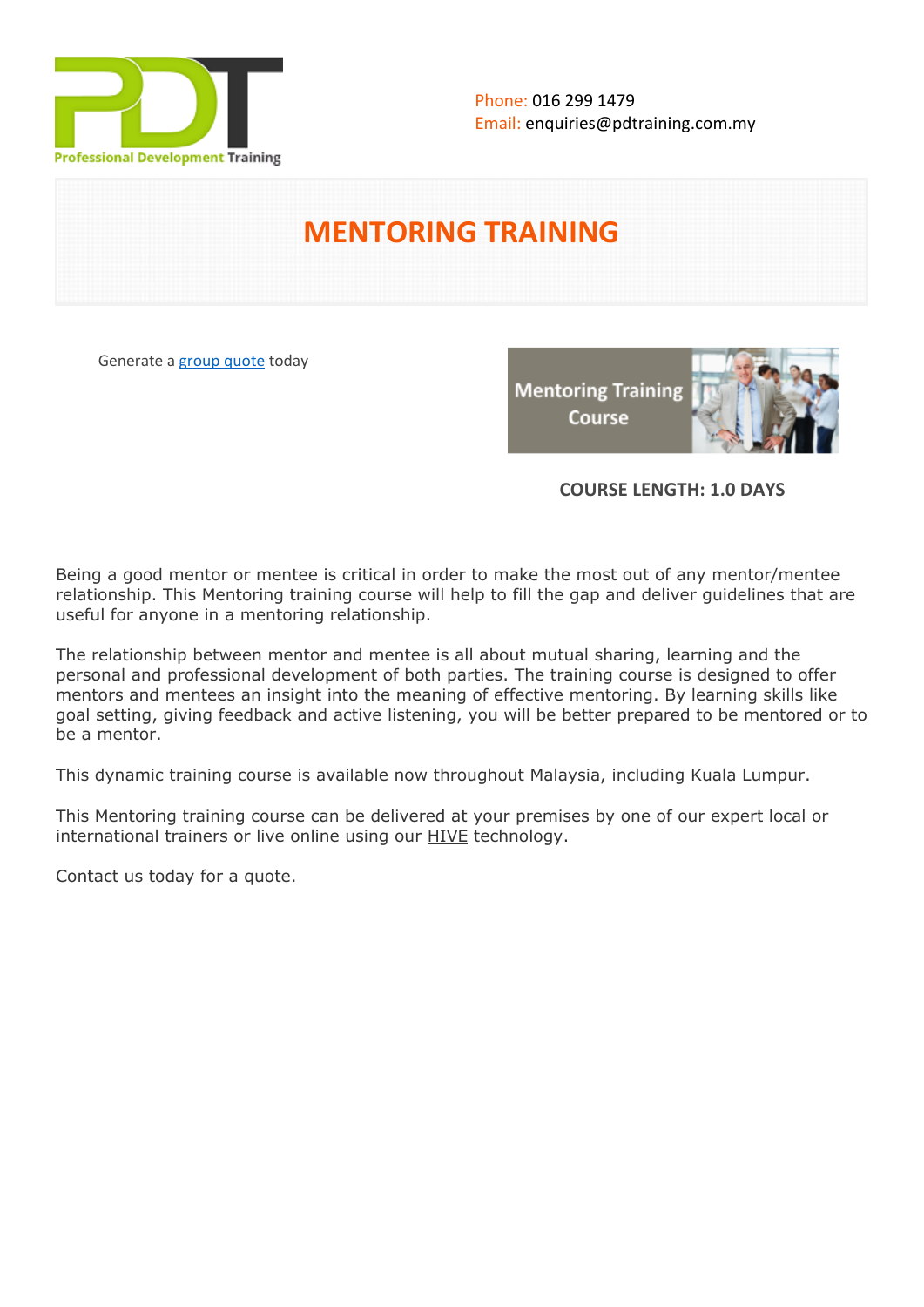### **MENTORING TRAINING COURSE OUTLINE**

#### **FOREWORD**

Mentoring isn't what it used to be. In today's high-tech, global economy, the days of stiff hierarchy and loyalty to the status quo are long gone.

Today's mentors understand that they have as much to gain from building close working relationships and sharing their experience with others as they have to give. Whether you are entering an informal arrangement or a formal training program, learn how to make mentoring more meaningful for everyone.

#### **OUTCOMES**

- Describe mentoring & its application in today's workplace
- Practice mentoring in the development of other people
- Create, maintain & transition a mentoring relationship
- Master specific behaviors to maximize the impact of a mentoring relationship
- Determine which behaviors to stay away from in a mentoring relationship
- Apply mentoring to improve the workplace

#### **MODULES**

#### **Lesson 1: What is Mentoring & Why it Matters**

- What Mentors do
- The enabling Mentor
- Mentoring today
- What does mentoring look like?
- The power of relationships in our lives
- Mentors care beyond the work
- A mentor goes above and beyond
- Part summary

### **Lesson 3: Maintaining a Mentoring Relationship**

- Adopting a change attitude
- Managing change
- Coping mechanisms
- Mirroring
- Validation
- It's rarely black or white
- Progressive adaptation
- Part summary

### **Lesson 2: Creating a Mentoring Relationship**

- Stages of development
- Where to begin
- The Mentoring Match
- Determining Mentee expectations
- Developing a partnership
- Guiding principles
- Creating a Mentor/Mentee Agreement
- Two-Way Mentoring / Reverse Mentoring
- Part summary

### **Lesson 4: Navigating the Mentoring Relationship**

- Effective mentoring tools
- Shifting context
- Active listening
- Naming feelings
- Listening for motivation
- Constructive confrontation
- Information that has positive impact
- Giving permission
- Being genuinely curious